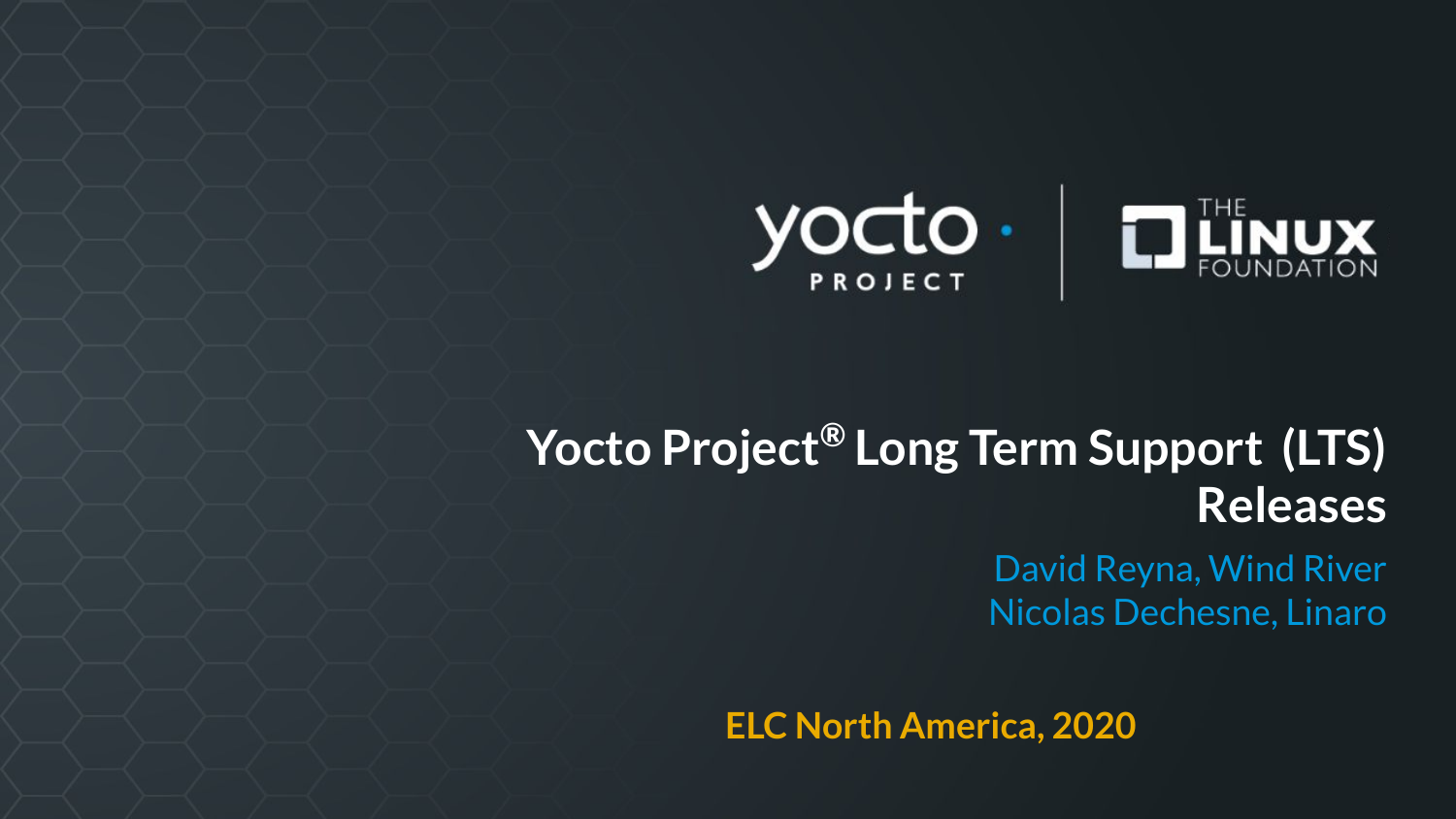#### **About us!**

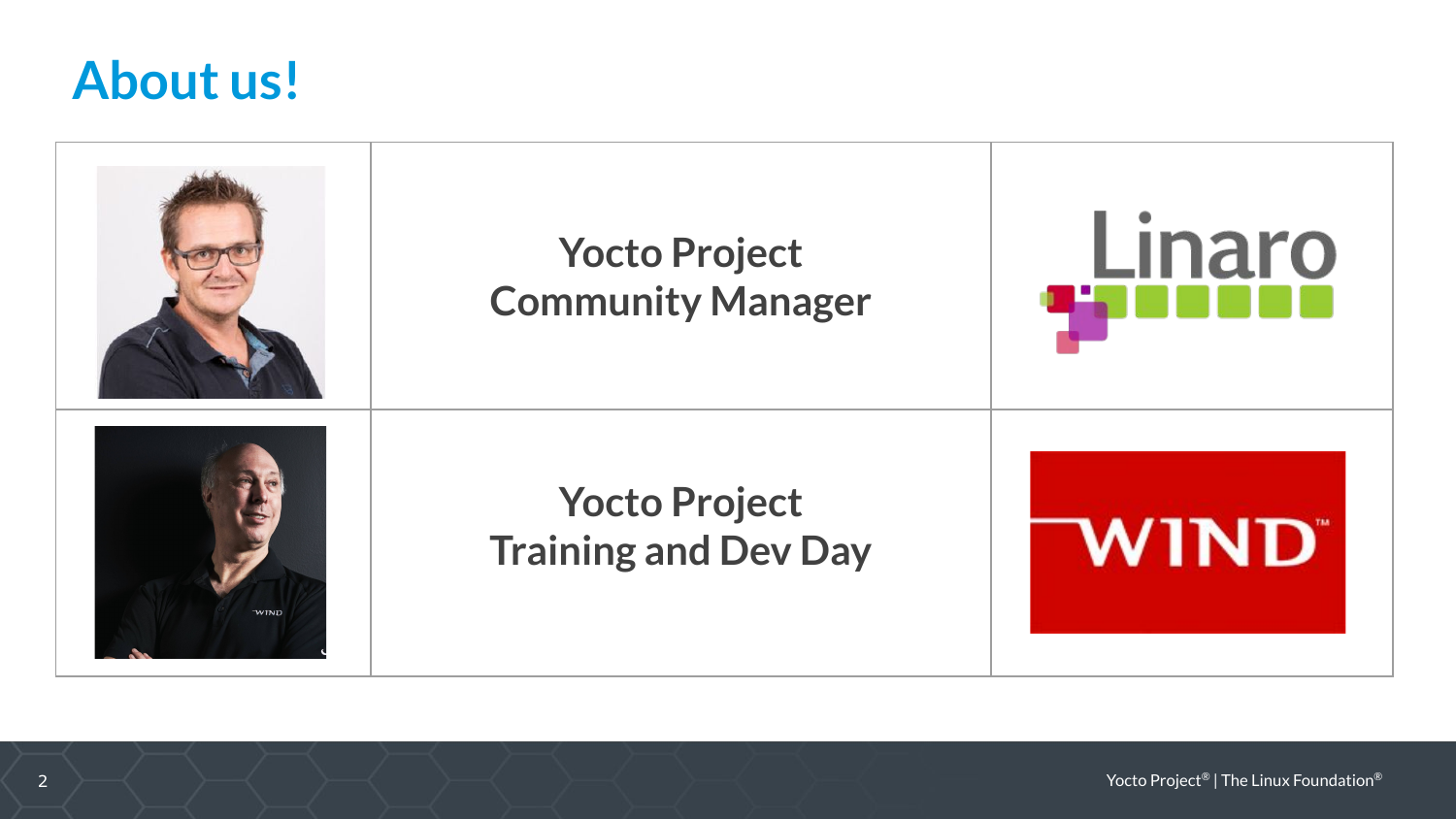

- **• Yocto Project® organisation and membership**
- **• Current release process**
- **• Automated testing improvements**
- **• LTS background and overview**
- **• How can you help?**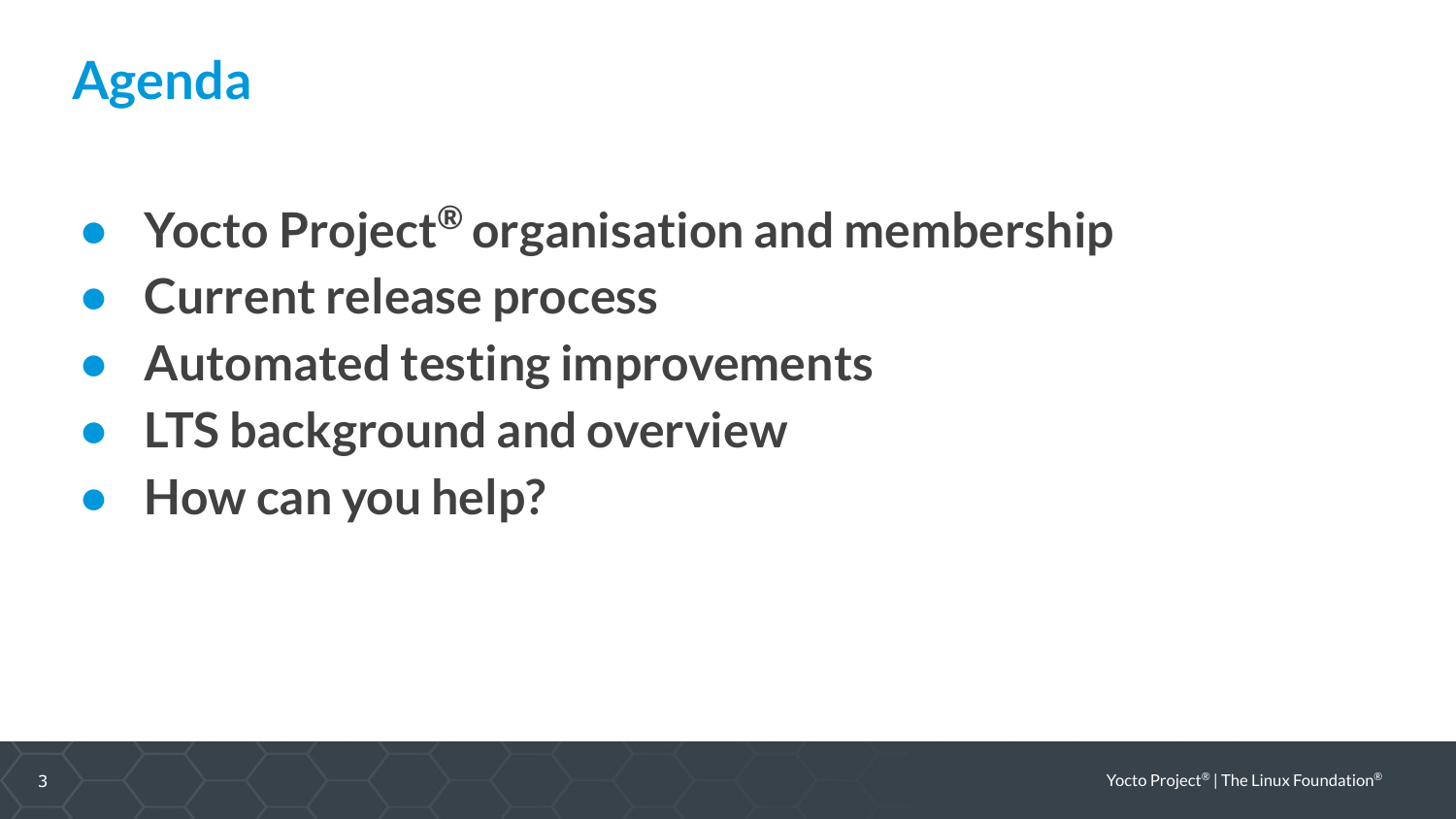## **What is the Yocto Project® ?**

**IT'S NOT AN EMBEDDED LINUX DISTRIBUTION, IT CREATES A CUSTOM ONE FOR YOU.**



The Yocto Project (YP) is an open source collaboration project that helps developers create custom Linux-based systems regardless of the hardware architecture.

The project provides a flexible set of tools and a space where embedded developers worldwide can share technologies, software stacks, configurations, and best practices that can be used to create tailored Linux images for embedded and IOT devices, or anywhere a customized Linux OS is needed.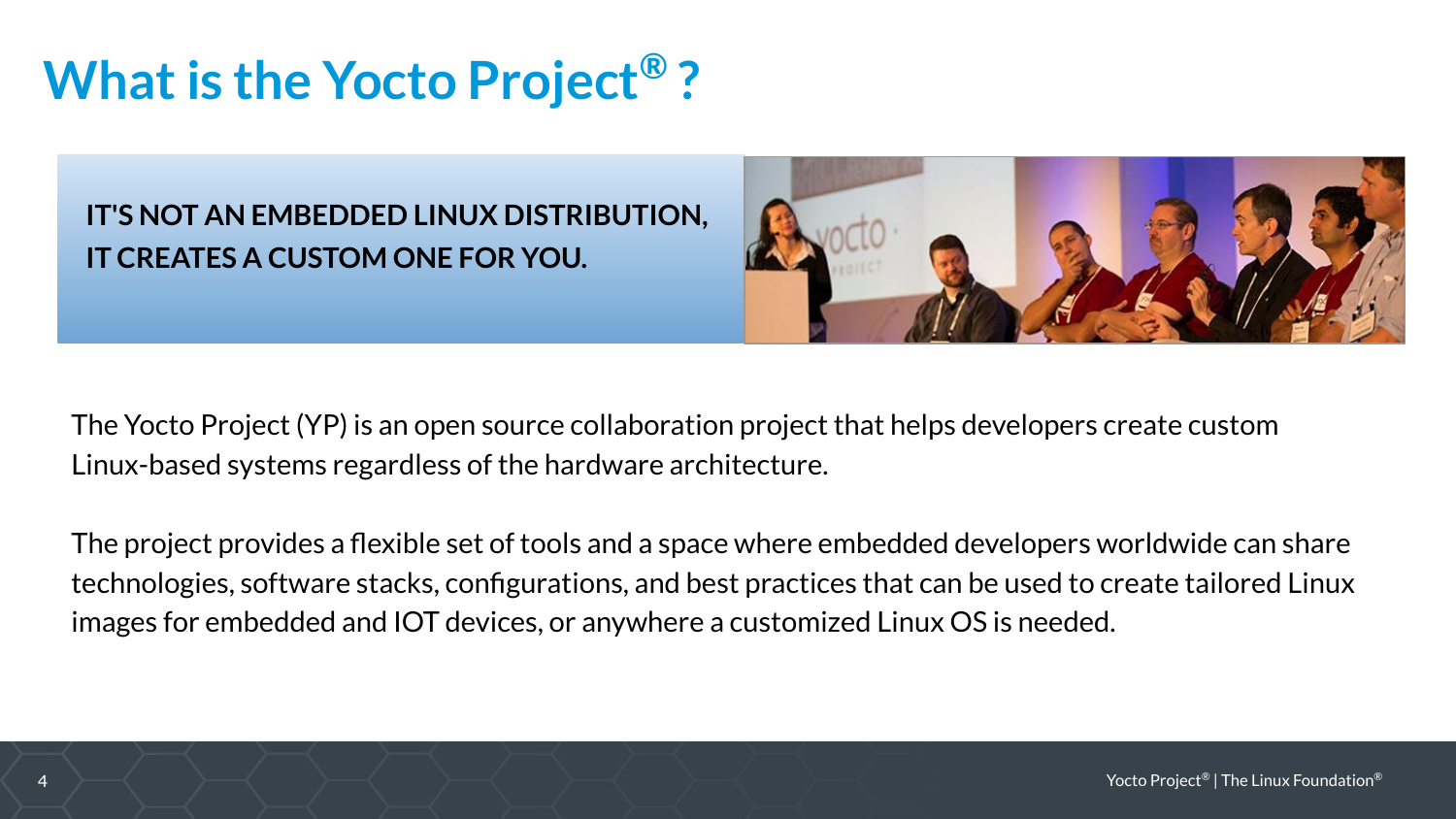# **Yocto Project® organisation**

#### **● An open source, collaborative project**

- Hosted by the Linux Foundation in 2010
- Project architect is Richard Purdie.
- Uses OpenEmbedded (started in 2003).

#### **● Yocto Project Governing Board**

- Platinum, Gold and Silver member organizations
- Linux Foundation corporate members
- Influence the project direction (vote)
- Contribute financially to its infrastructure and stability.
- Nominate/vote: Technical Steering Committee (TSC)



#### **<https://www.yoctoproject.org/ecosystem/members/> <https://www.yoctoproject.org/how-to-join/>**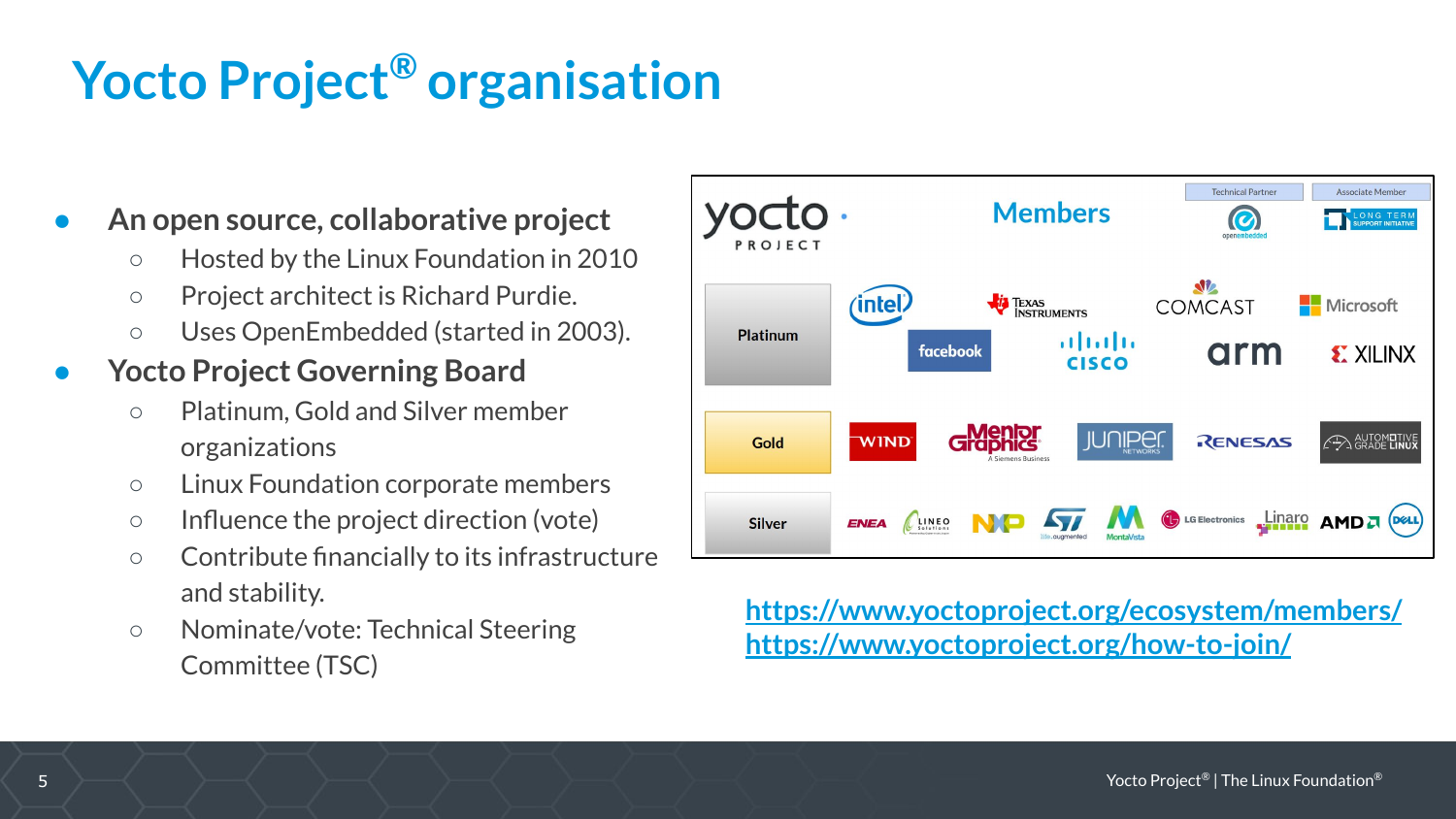## **Yocto Project® governance model**

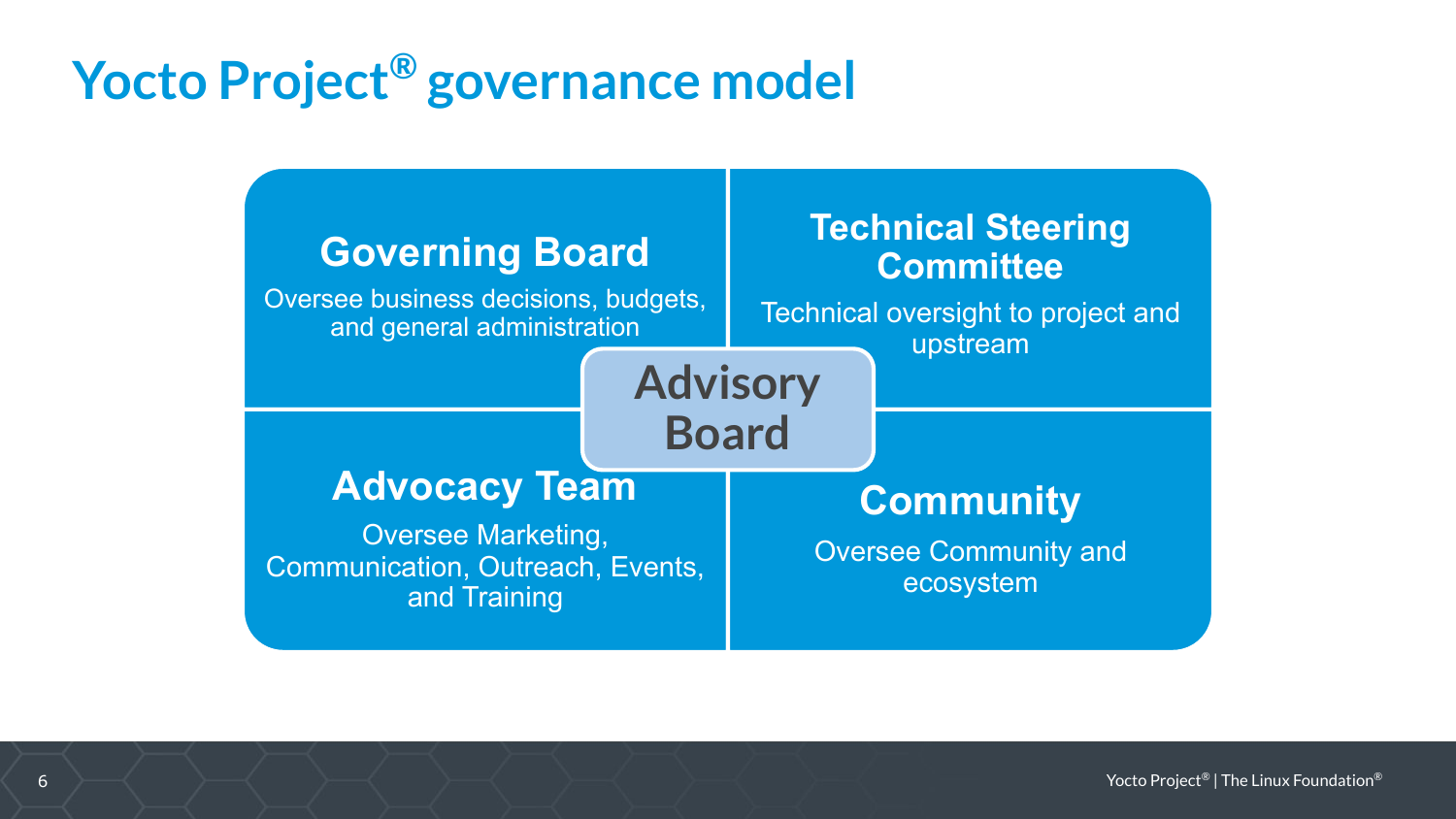## **Current release process**

Yocto Project | The Linux Foundation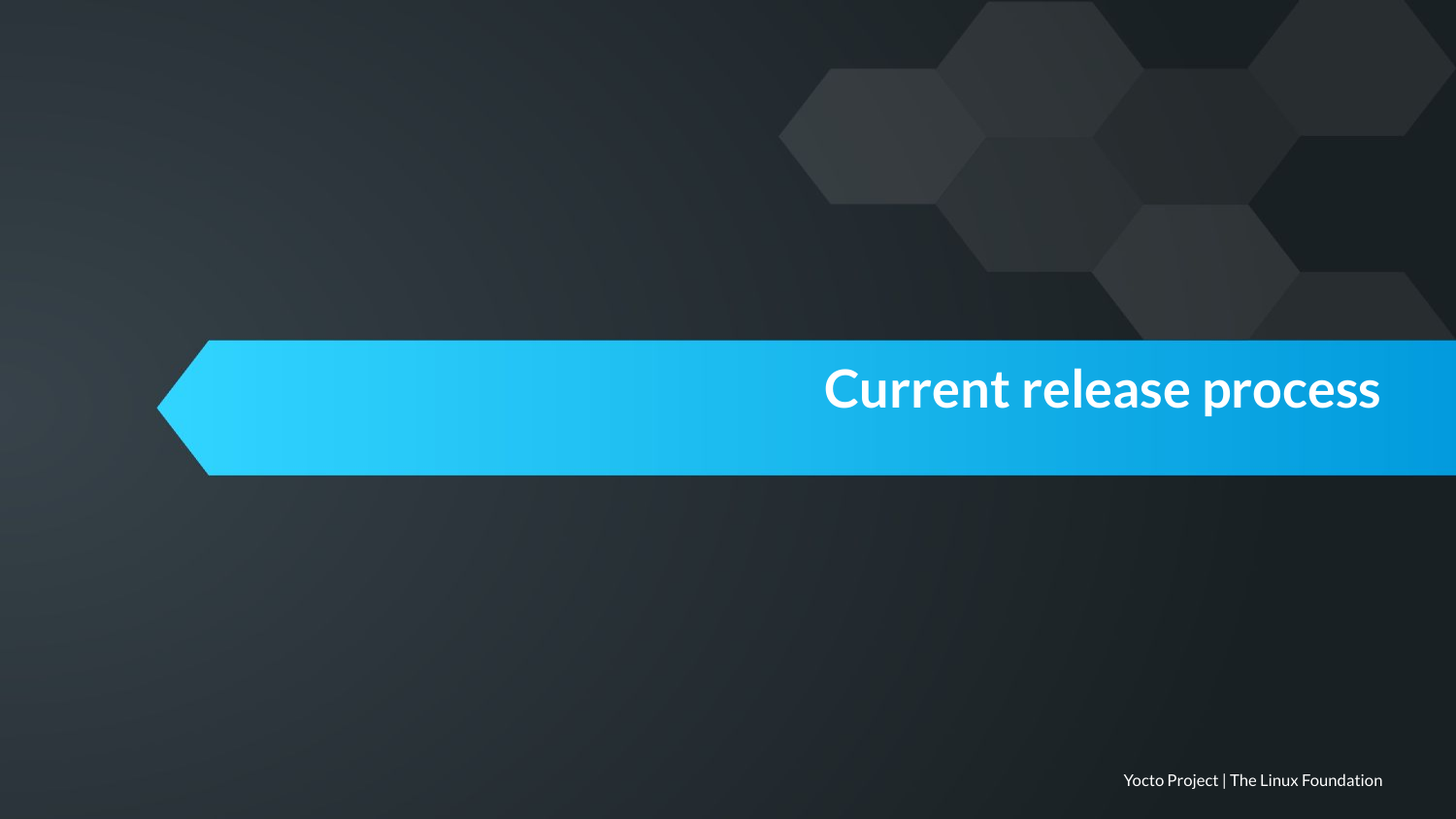#### **Predictable release cadence: twice a year since inception**



8 Yocto Project® | The Linux Foundation®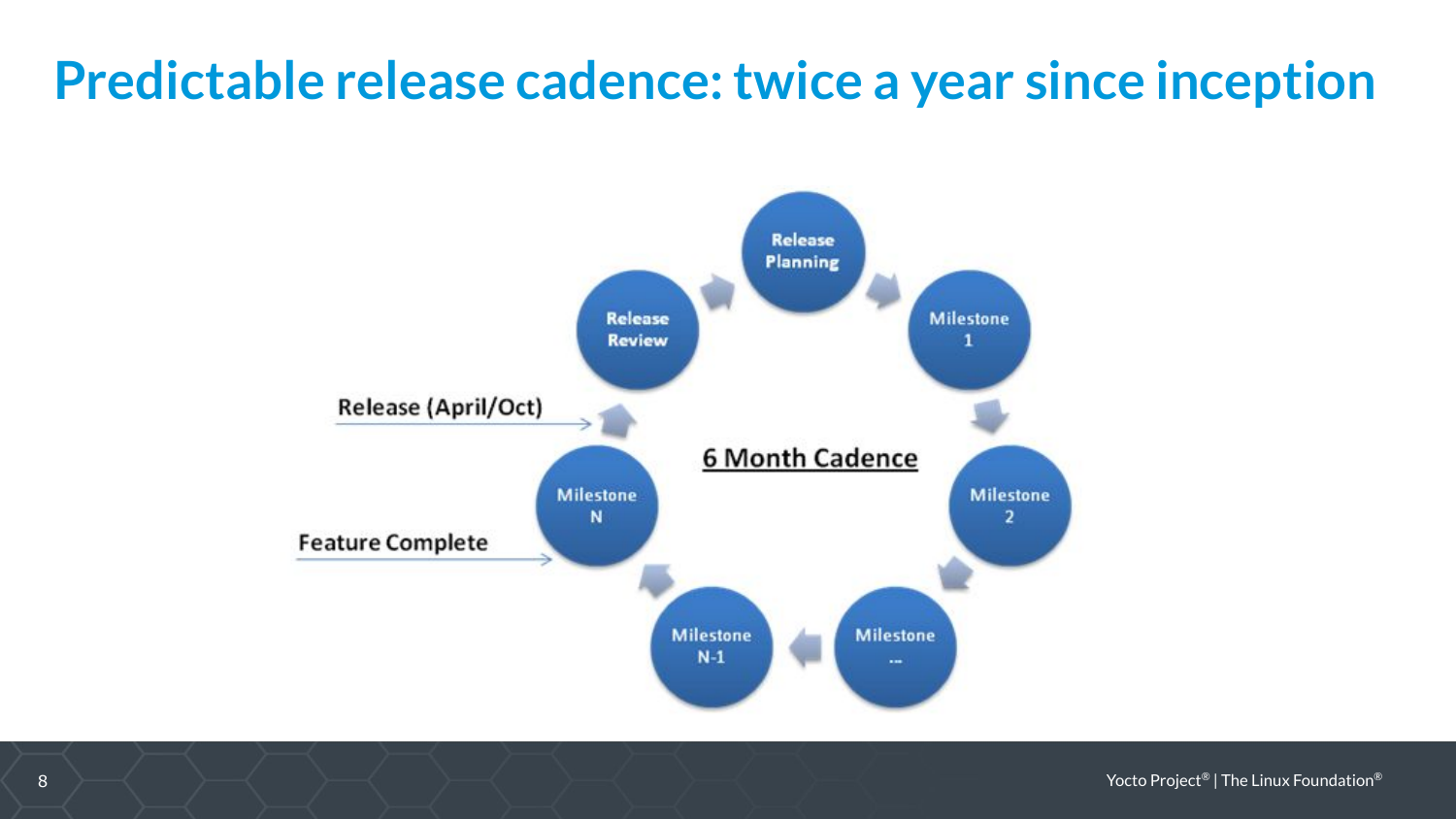## **A Yocto Project® typical release content**

- **● A release is the aggregation of:** 
	- OE-core
	- bitake
	- meta-yocto
	- yocto-docs
- **● Major component upgrades**
	- Includes ABI/API changes
	- Include major version upgrades
	- New features
	- Using Long Term Support kernels

**● New Yocto Project features**

- Test infrastructure changes
- Automation changes
- **Architectures** added/removed
- **● Bug fixes for issues reported to Yocto Project**
- **● Tight integration loop with upstreams**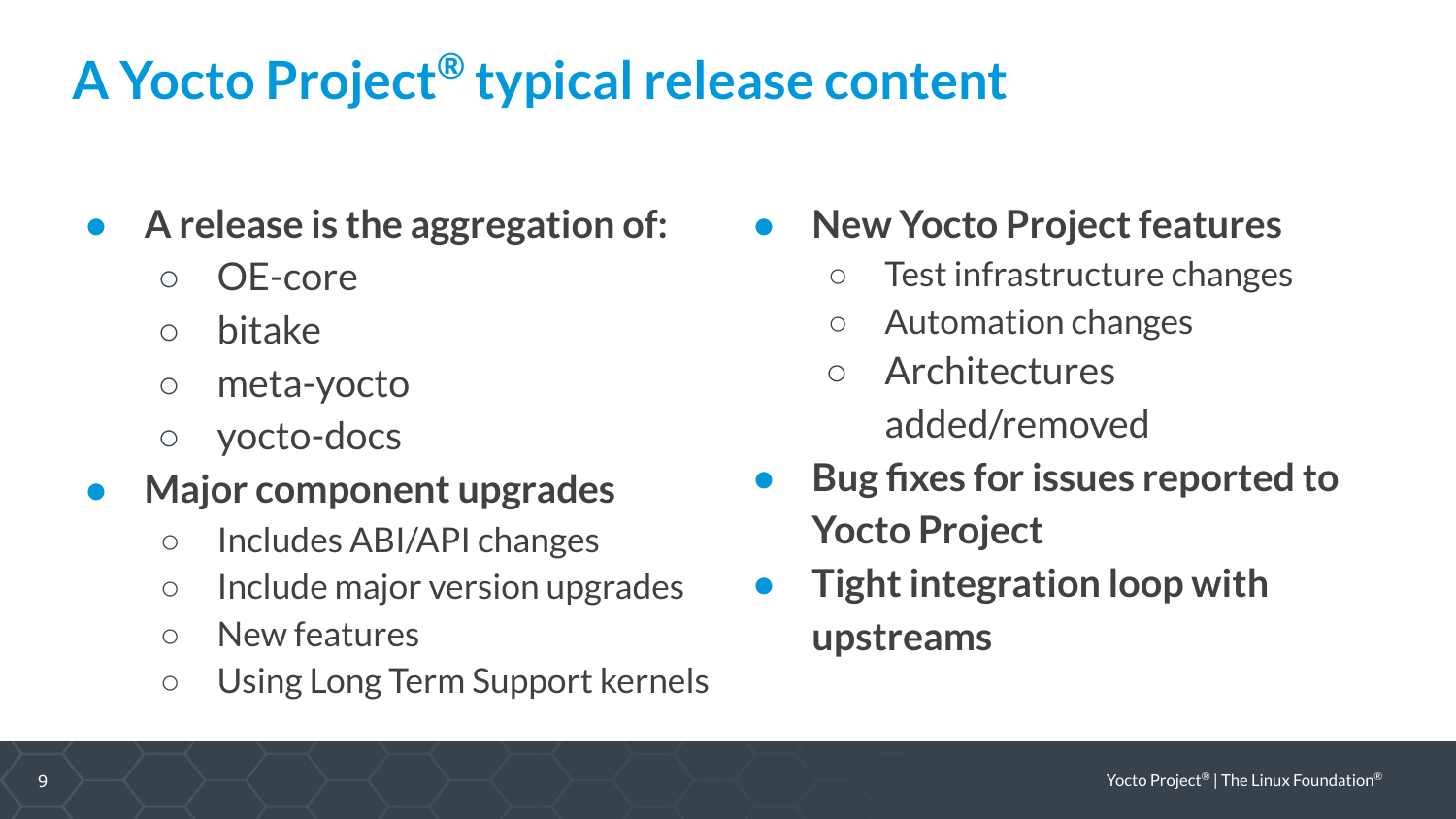# **Yocto Project® Stable release content**

| Acceptable                                                                                                                                                                                                                               | Unacceptable                                                                     |
|------------------------------------------------------------------------------------------------------------------------------------------------------------------------------------------------------------------------------------------|----------------------------------------------------------------------------------|
| Security and CVE fixes<br>$\bullet$<br>Fixes for bugs<br>$\bullet$<br>Fixes so codebase works with newly<br>$\bullet$<br>released distros<br>Bug fix only version upgrades<br>$\bullet$<br>(especially where follows upstream<br>policy) | <b>General version upgrades</b><br>$\bullet$<br><b>New Features</b><br>$\bullet$ |

- **• Strict backport policy (master first)**
- **• Same testing as regular releases**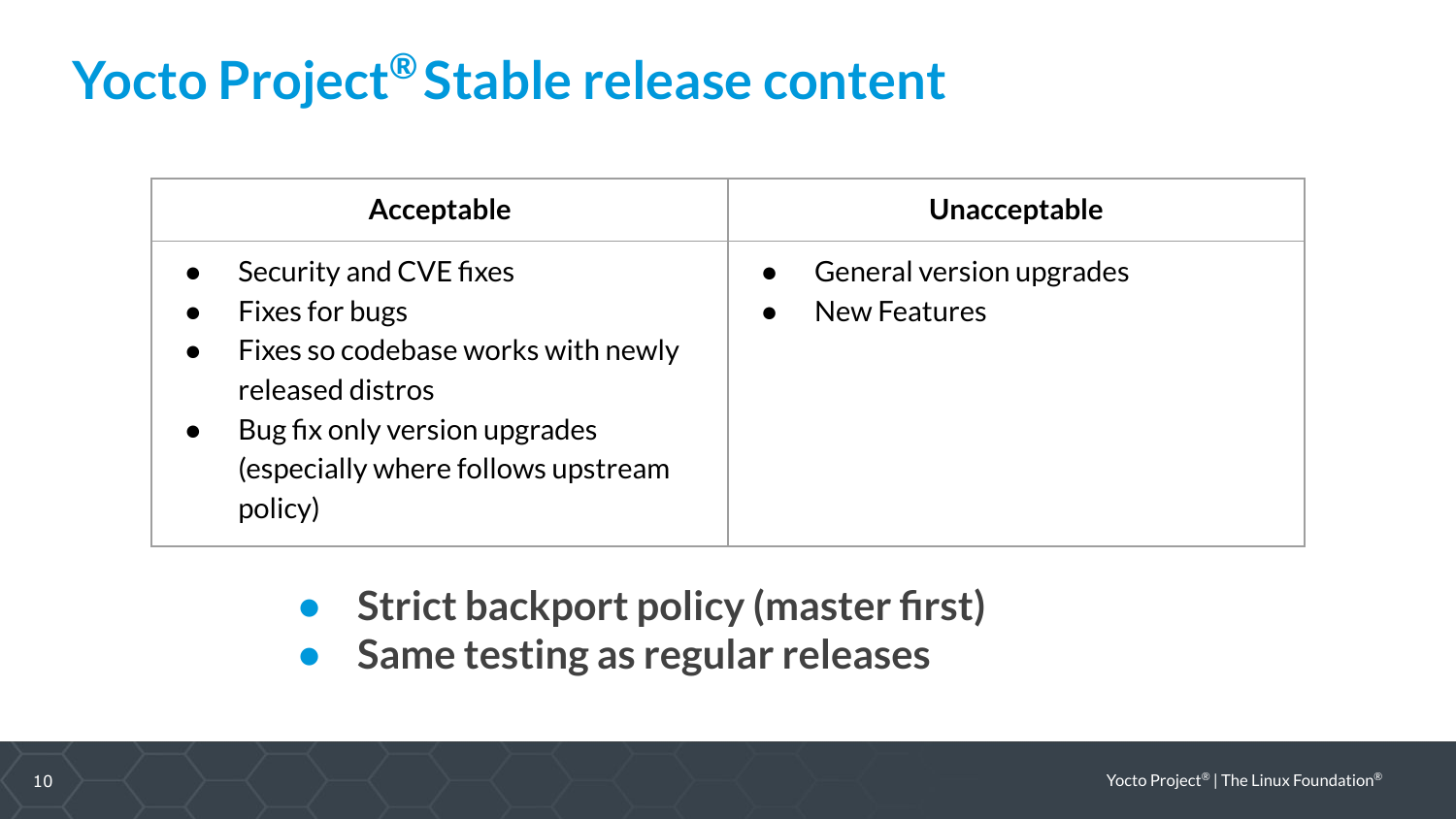#### **Stable release challenges**

- **• Typically, alongside the latest release the previous two releases are also maintained**
	- *• Maintenance window is up to one year.*
- **• Done thanks to developers volunteering community time**
- **• Manual testing overhead relying on Yocto Project® members resources.**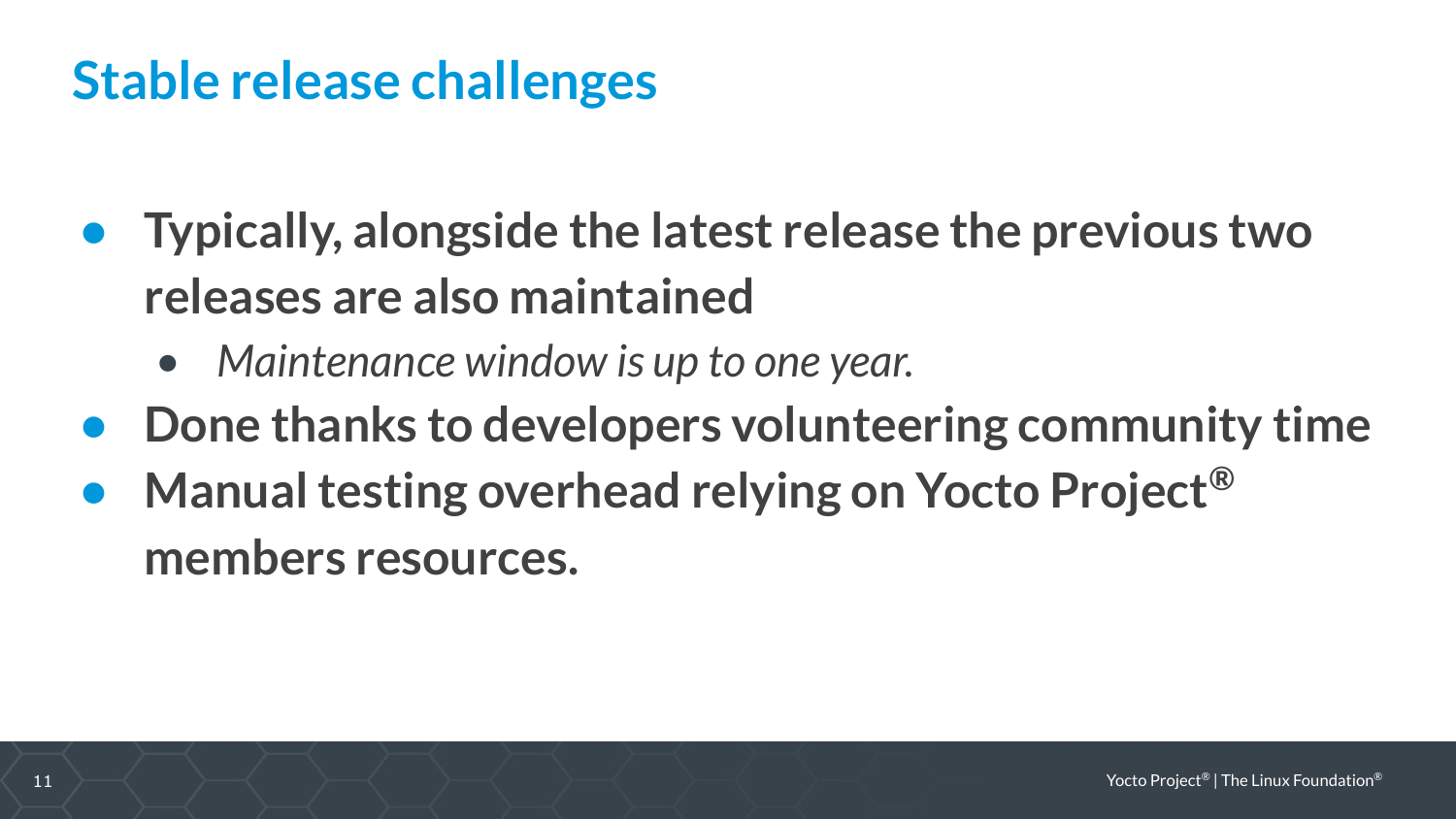#### **Automated testing improvements**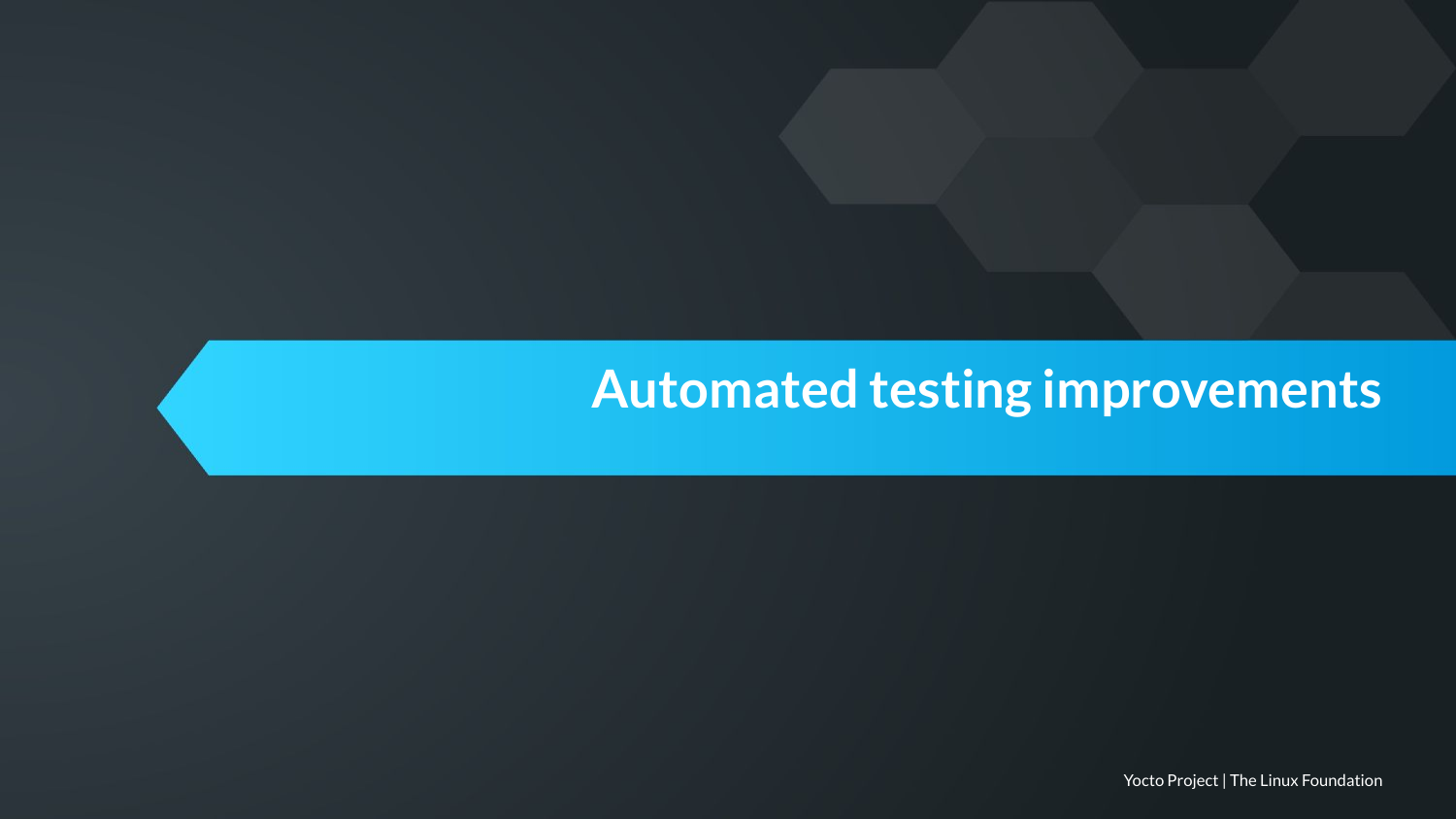## **Yocto Project® automated testing improvements**

- **● Continuous integration using Yocto Project autobuilder infrastructure**
	- <https://autobuilder.yoctoproject.org/>
	- 25+ builders to validate 12+ numbers of host distros
	- Fairly large project expense in 2019 to modernize builders
- **● Major improvements (last two years) to reduce needs for manual testing**
	- $\circ$  ptests on x86 and arm for ~60 pieces of software
	- $\circ$  LTP and LTP posix tests
	- Test reproducibility of our toolchain and minimal images
	- gcc, binutils and glibc testsuites on all arm/mips/powerpc/x86 32/64 bit
	- Over **1.9 million tests in 8 hours**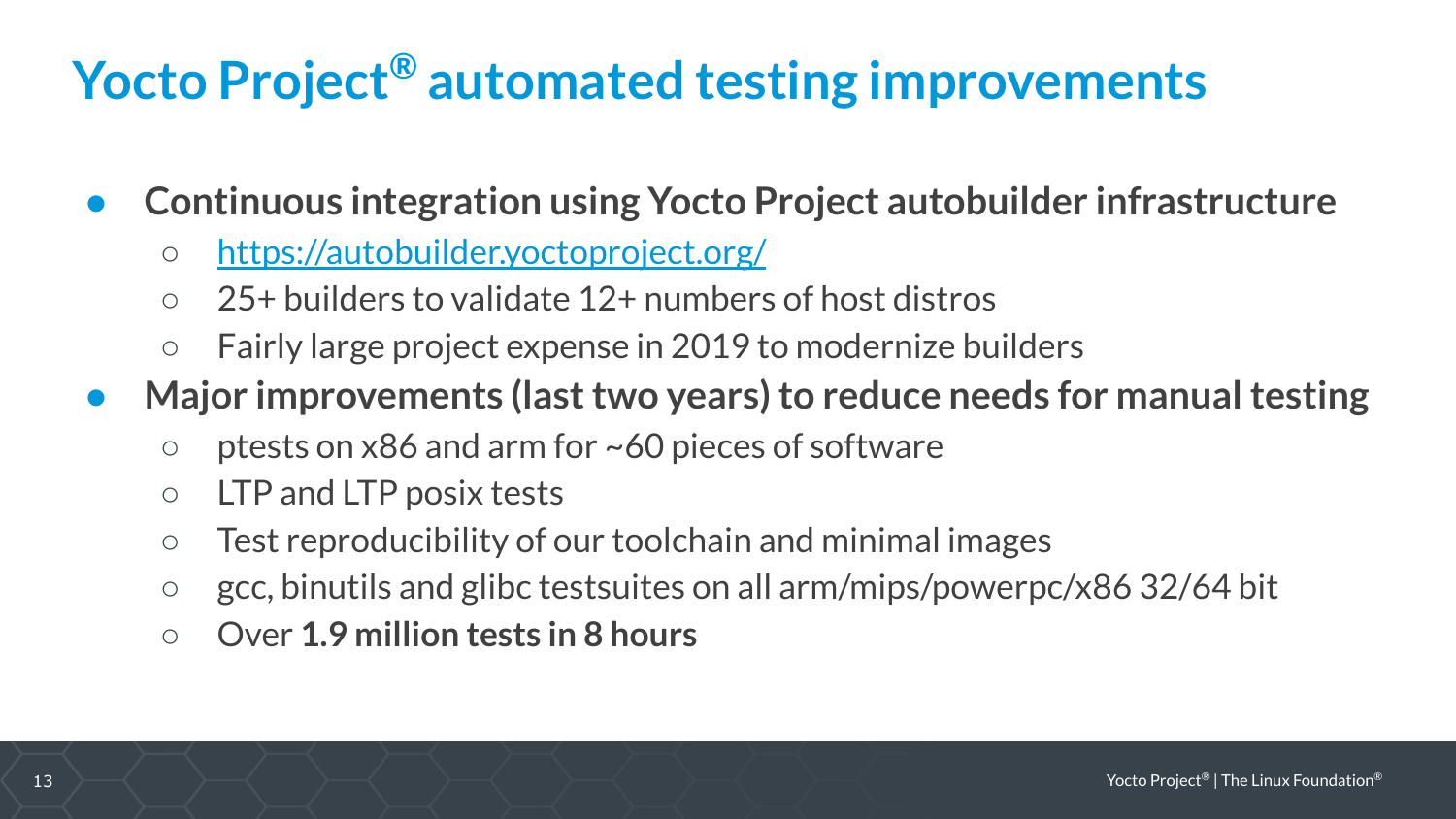#### **LTS background and overview**

Yocto Project | The Linux Foundation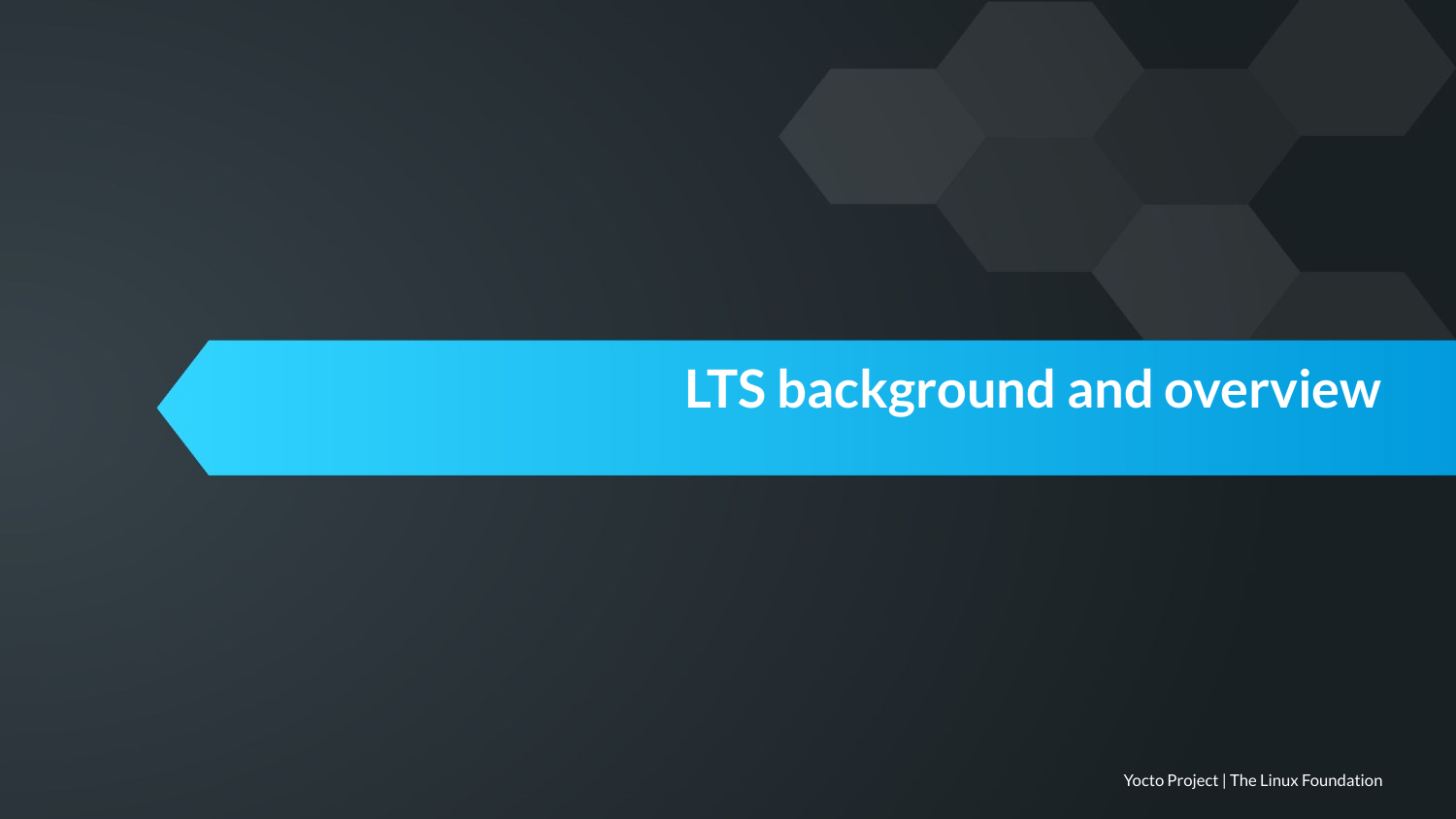# **Yocto Project® Long term support background**

- **● Six month release cadence aligns well with pace of open source development**
	- However *too frequent* for some use cases and markets
- **● Many companies using Yocto Project releases end up doing** *some* **LTS on their own**
- **● Over the years it became a common complain at developers' events and BoF.**
	- YP TSC presented to the governing board a request to establish a formal LTS process at ELCE 2019
	- LTS announced in March 2020
	- <https://www.yoctoproject.org/yocto-project-long-term-support-announced/>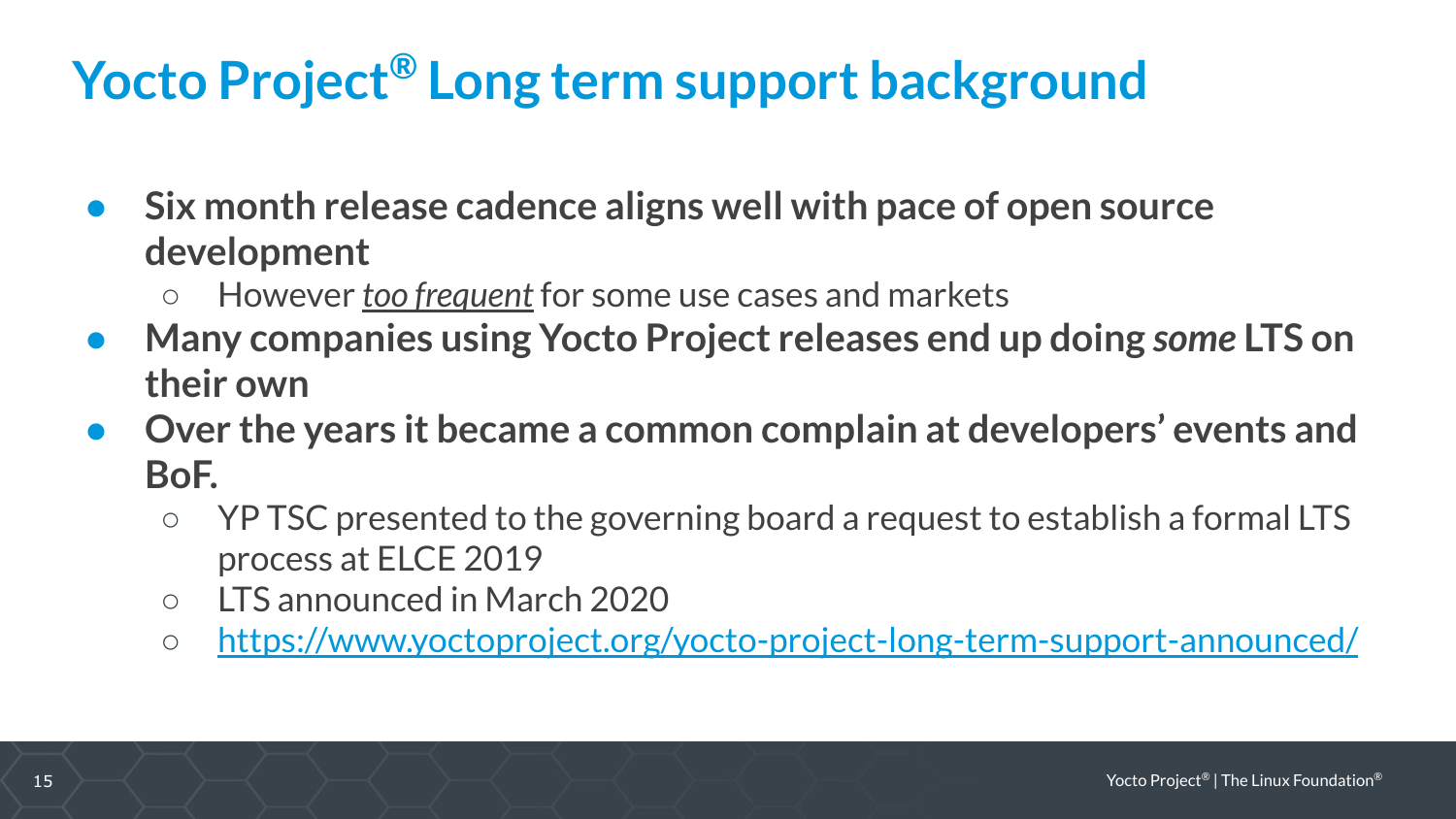# **Yocto Project® LTS proposal in a nutshell**

#### **● An LTS every two years**

- Maintained for two years (initial plan)
- Yocto Project 3.1 is the first LTS
- Regular stable release maintenance is reduced to seven months
- **● Funded by the Yocto Project membership**
	- 20 hours a week of maintainer duties
	- *Steve Sakoman* is the Yocto Project maintainer for v3.1
- **● The TSC is responsible for LTS releases, processes and maintainer.**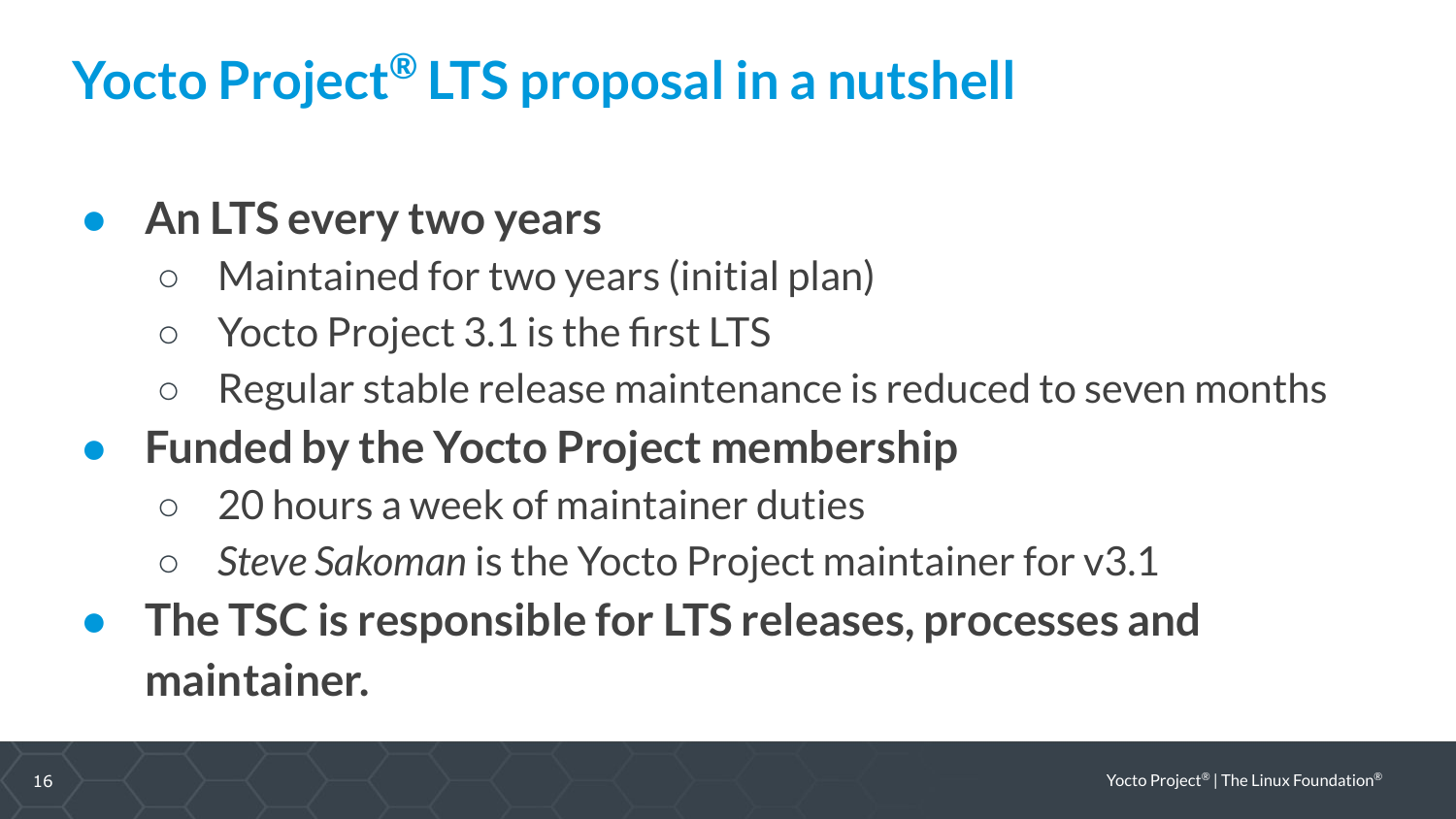# **Yocto Project® LTS releases**

#### **● Components to be covered**

- Bitbake, OpenEmbedded-core
- meta-yocto-bsp, meta-poky, yocto-docs
- **● Not covered**
	- meta-openembedded, vendor layers, …
- **● Only on a subset of supported native build platforms**
- **● Rely on Yocto Project AB resources and automated testing**
	- Follow the same testing process as the original release
	- Only run virtualized tests
- **● Evaluate use of CVE automated tools (cve-check)**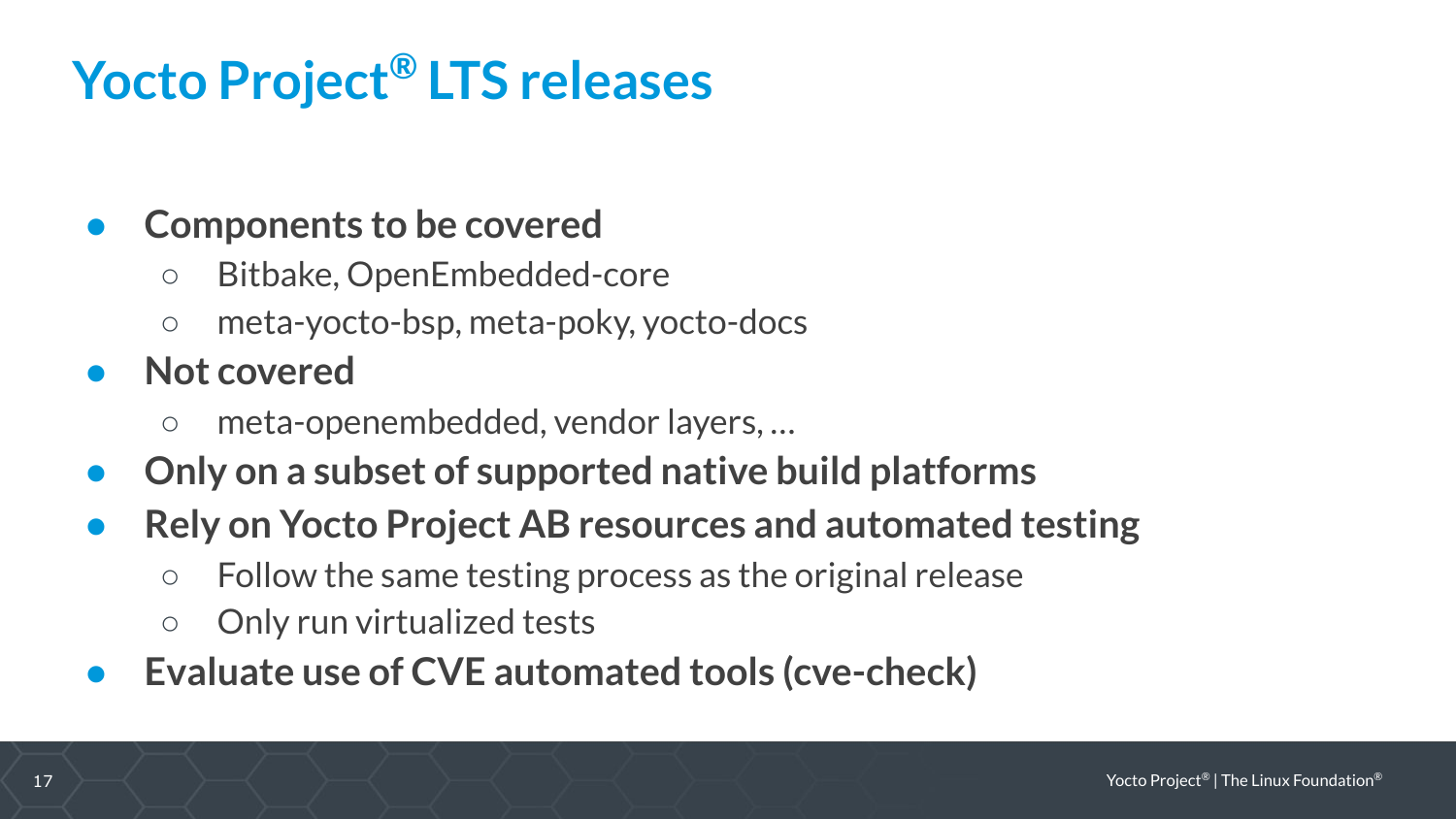# **Yocto Project® LTS :** *is* **/** *is not*

| IS                                                                                                                                                                                                                                                                                                                                                                 | <b>IS NOT</b>                                                                                                                                                                                                                                                                                 |
|--------------------------------------------------------------------------------------------------------------------------------------------------------------------------------------------------------------------------------------------------------------------------------------------------------------------------------------------------------------------|-----------------------------------------------------------------------------------------------------------------------------------------------------------------------------------------------------------------------------------------------------------------------------------------------|
| A major change for the Yocto<br>Project, which requires significant<br>resources from the membership<br>$\bullet$ An initiative to create a place for<br>the community to collaborate on<br><b>LTS</b><br>A guarantee that we have resources<br>available to integrate and test<br>changes in a timely manner and to<br>have fast turn around of point<br>releases | A replacement for commercial<br>offering from OSVs which offer very<br>long term support $(5y, 10y, )$<br>A guarantee of "all" CVE fixes, we<br>only agree to integrate what is<br>submitted and passes testing<br>Is not able to check your own<br>$\bullet$<br>additions and customisations |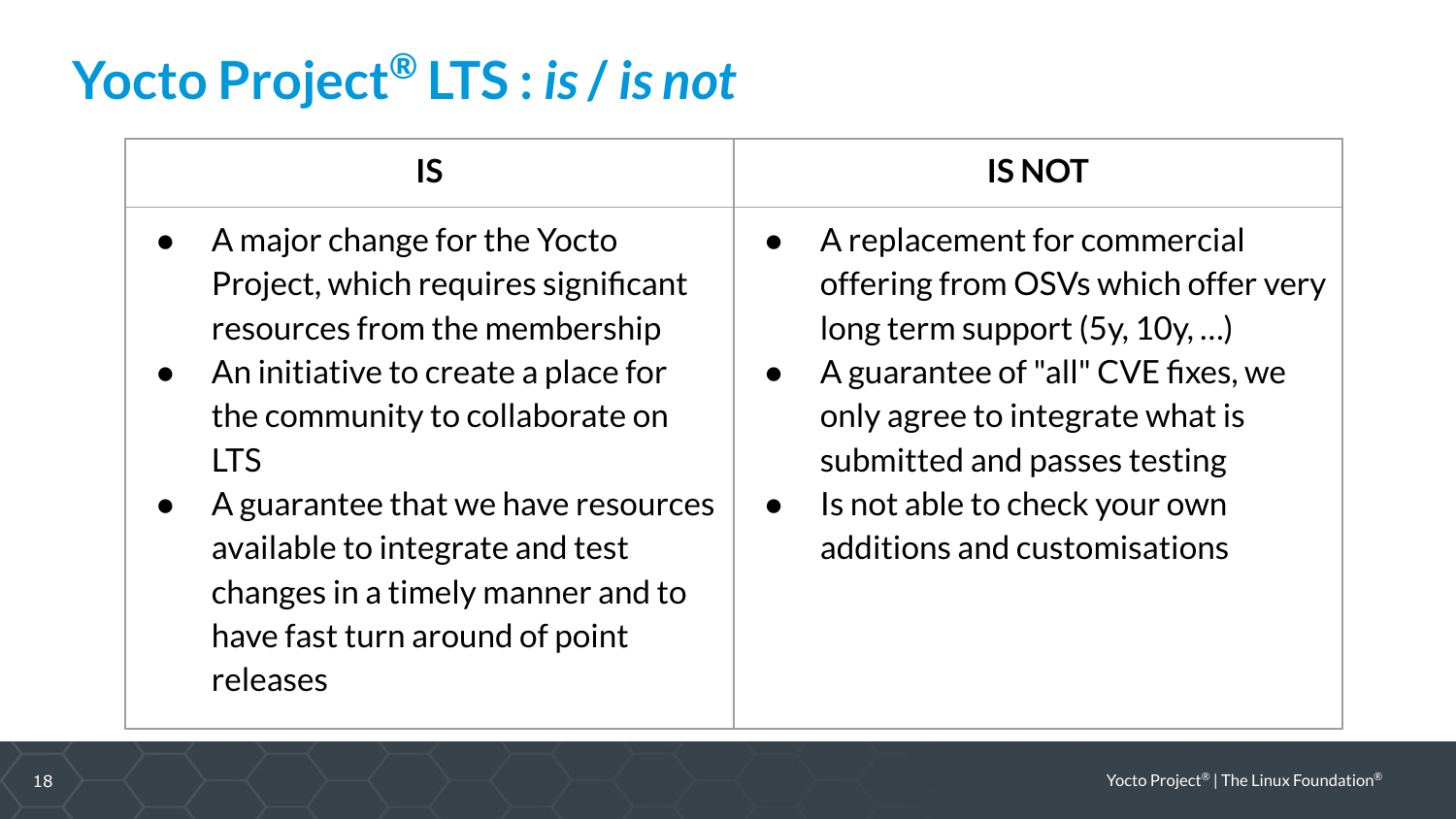#### **Release cycle overview**

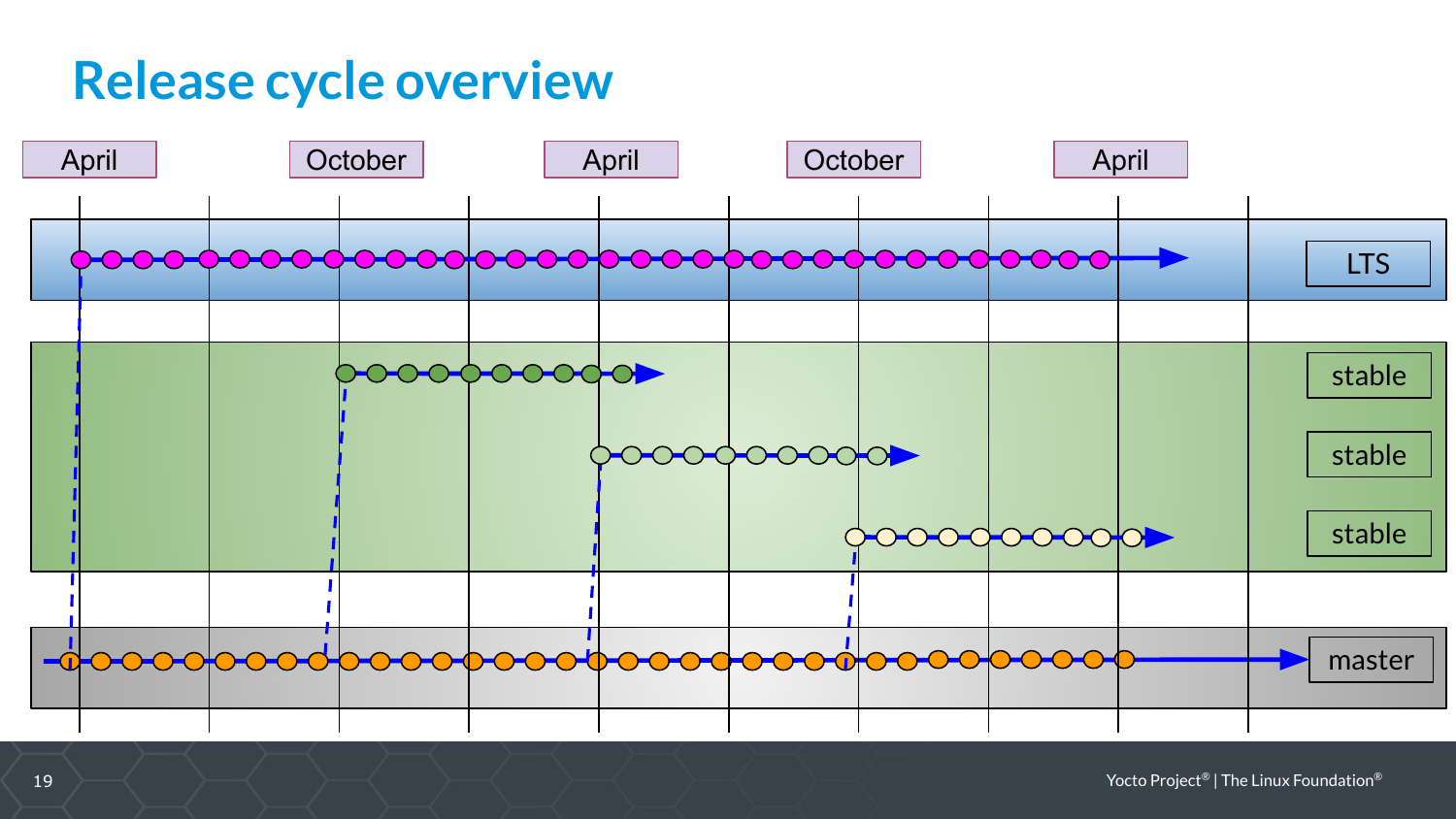#### **How to contribute to Yocto Project® LTS**

- **● Follows standard Yocto Project / OpenEmbedded contributions guidelines.**
	- $\circ$  Submit patches to appropriate mailing list, tagged with  $\lceil \text{dunfull} \rceil$
	- Submitted patches should be on master, except when incorporating a CVE/bug fix for an old version.

#### **● LTS maintainer**

- assemble and test 'group of patches'
- submit working set on the list once a week for review
- submit pull request to Richard Purdie
- **● The branch [stable/dunfell-nut a](https://git.yoctoproject.org/cgit/cgit.cgi/poky-contrib/log/?h=stable/dunfell-nut)lways contains the 'work in progress' patches.**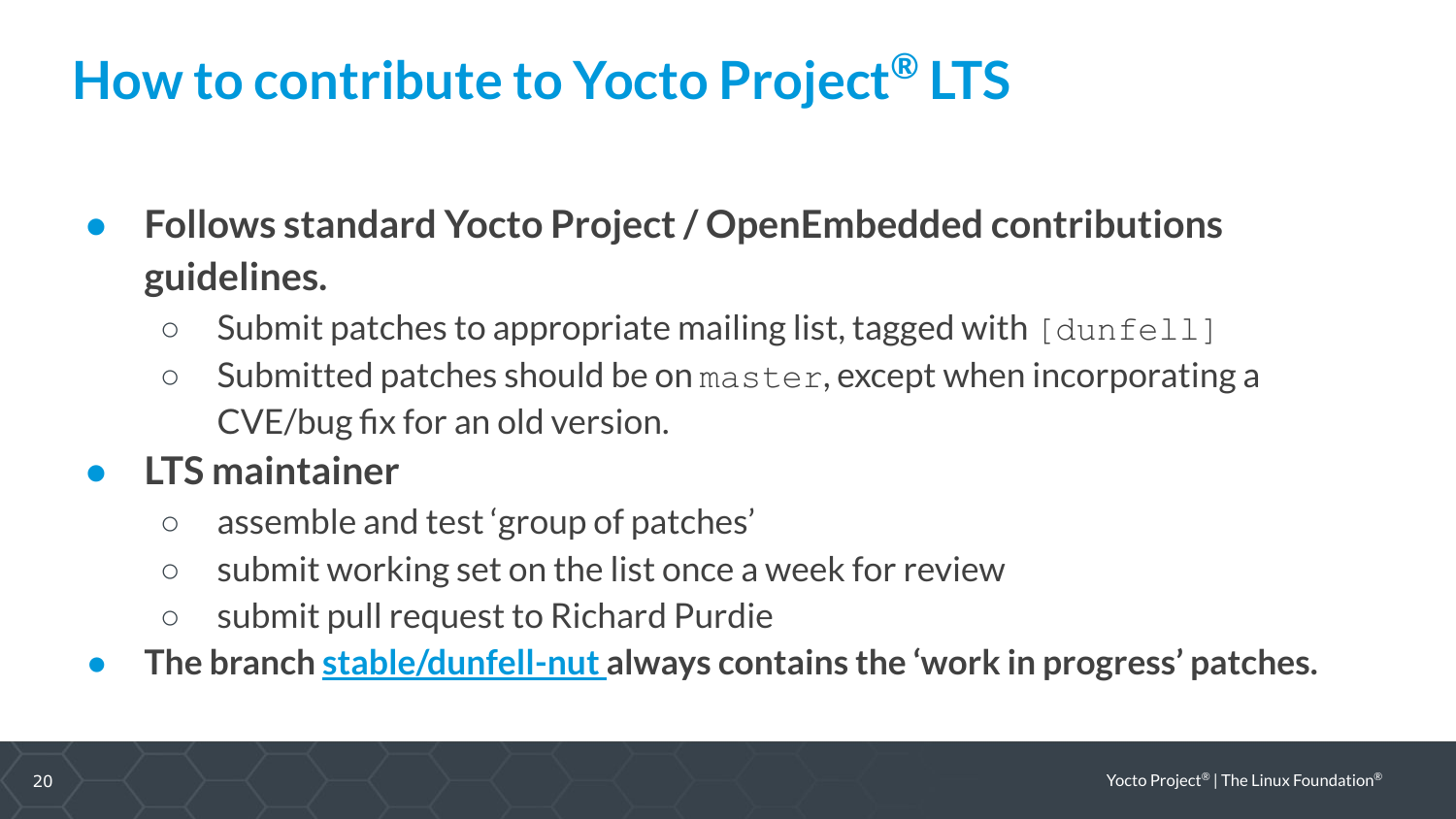#### **How can you help?**

Yocto Project | The Linux Foundation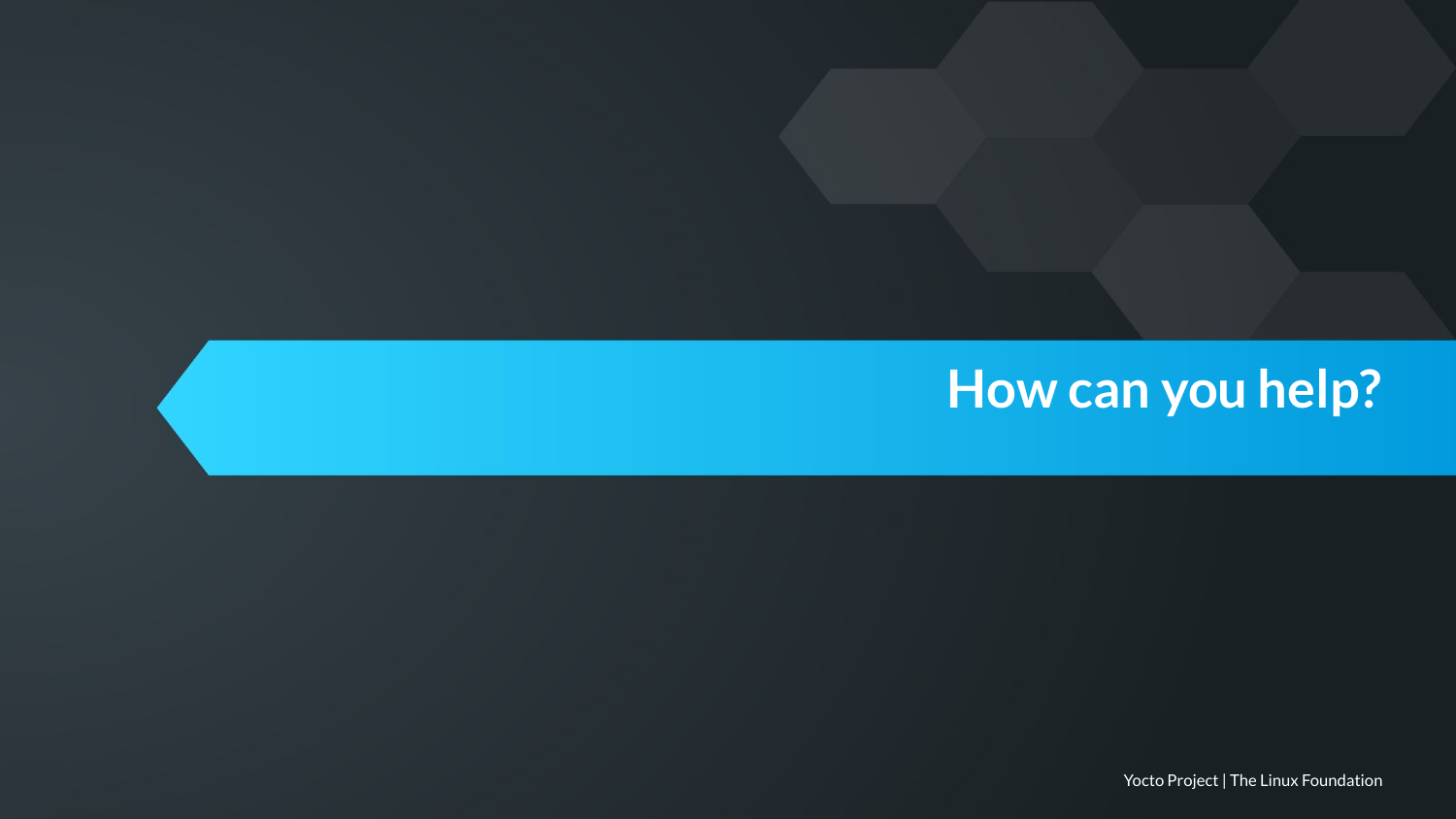#### **How can you help?**

- **● Contribute, share your bug fixes, CVEs and security patches**
- **● Test LTS branch with your distro and BSP**
- **● Report bugs**
- **● Continue to test and develop the main release branch**
- **● [Join us and support the Yocto Project](https://www.yoctoproject.org/how-to-join/)**